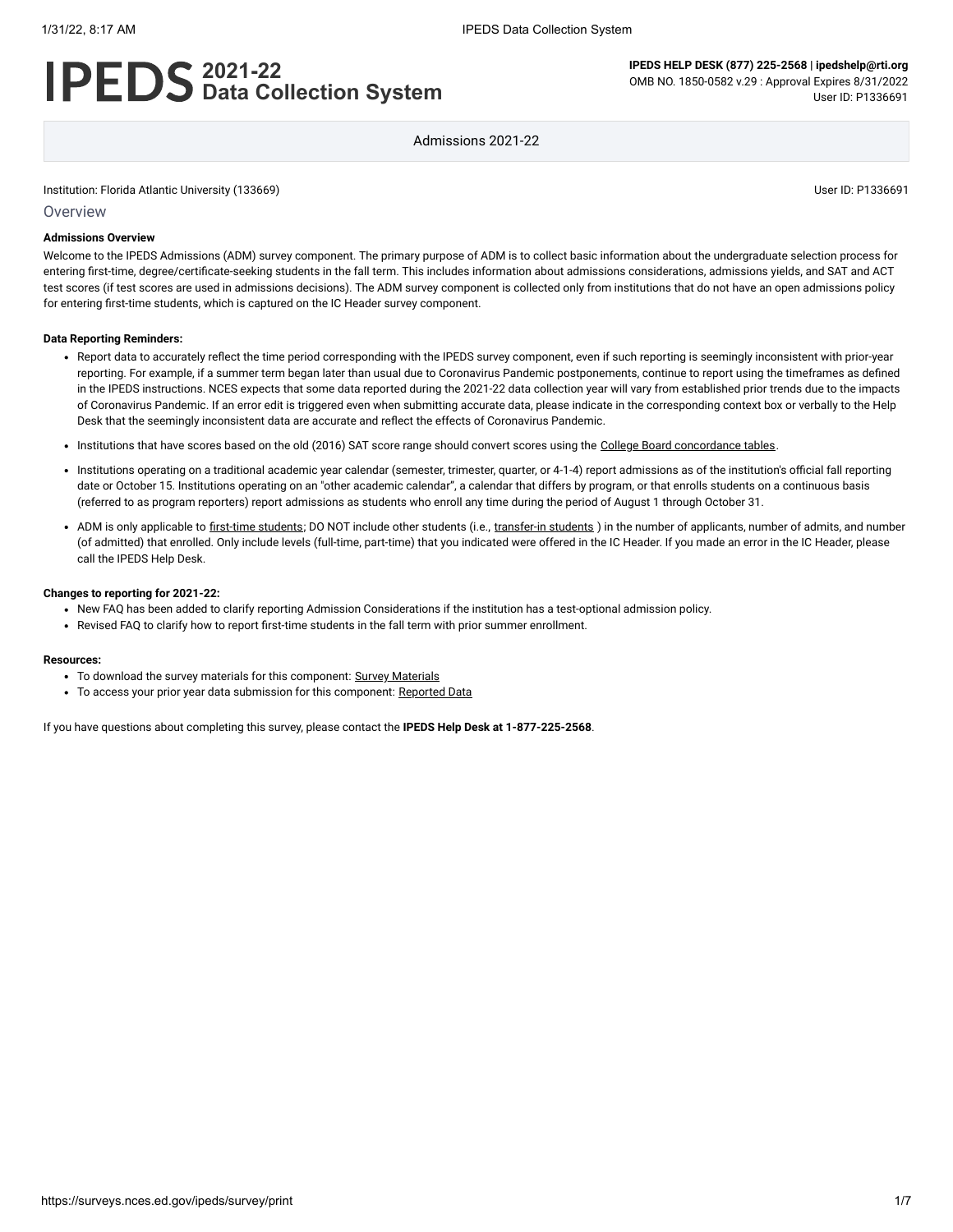#### Admissions Considerations

**[1. Please select the option that best describes how your institution used any of the following data in its undergraduate selection process for the fall 2021 first-time](javascript:openglossary(241)) student cohort. (If your institution has changed its admissions considerations for the fall 2022 first-time student cohort, you may indicate such changes in the context box immediately following this section).**

| <b>Admission Considerations</b>                                                                                                                                                                                                                                                                 | Required       | Considered<br>but not<br>required | Recommended    | Neither<br>Required nor<br>Recommended |
|-------------------------------------------------------------------------------------------------------------------------------------------------------------------------------------------------------------------------------------------------------------------------------------------------|----------------|-----------------------------------|----------------|----------------------------------------|
| Secondary school GPA                                                                                                                                                                                                                                                                            | $\circledcirc$ | O                                 | $\circ$        | O                                      |
| Secondary school rank                                                                                                                                                                                                                                                                           | $\circ$        | O                                 | $\circledcirc$ | O                                      |
| Secondary school record                                                                                                                                                                                                                                                                         | $\bullet$      | O                                 | $\circ$        | O                                      |
| Completion of college-preparatory program                                                                                                                                                                                                                                                       | $\bullet$      | O                                 | $\circ$        | O                                      |
| Recommendations                                                                                                                                                                                                                                                                                 | $\circ$        | O                                 | $\bullet$      | O                                      |
| Formal demonstration of competencies (e.g., portfolios, certificates of mastery, assessment<br>instruments)                                                                                                                                                                                     |                | O                                 | O              | $\circledcirc$                         |
| Admission test scores                                                                                                                                                                                                                                                                           |                |                                   |                |                                        |
| SAT / ACT                                                                                                                                                                                                                                                                                       | $\bullet$      | $\circ$                           | О              | O                                      |
| Other Test (ATB, Wonderlic, WISC-III, etc.)<br>Note: If this is the only requirement other than a diploma or equivalent, and few students are<br>not admitted due to this test, your institution is open enrollment. Please contact the Help Desk<br>to correct your response to this question. | $\circ$        | O                                 | О              | $\bullet$                              |
| <b>TOEFL</b> (Test of English as a Foreign Language)                                                                                                                                                                                                                                            | $\odot$        | О                                 | Ο              | O                                      |

You may use the box below to provide additional context for the data you have reported above. Context notes will be posted on the College Navigator website. Therefore, you should write all context notes using proper grammar (e.g., complete sentences with punctuation) and common language that can be easily understood by students and parents (e.g., spell out acronyms).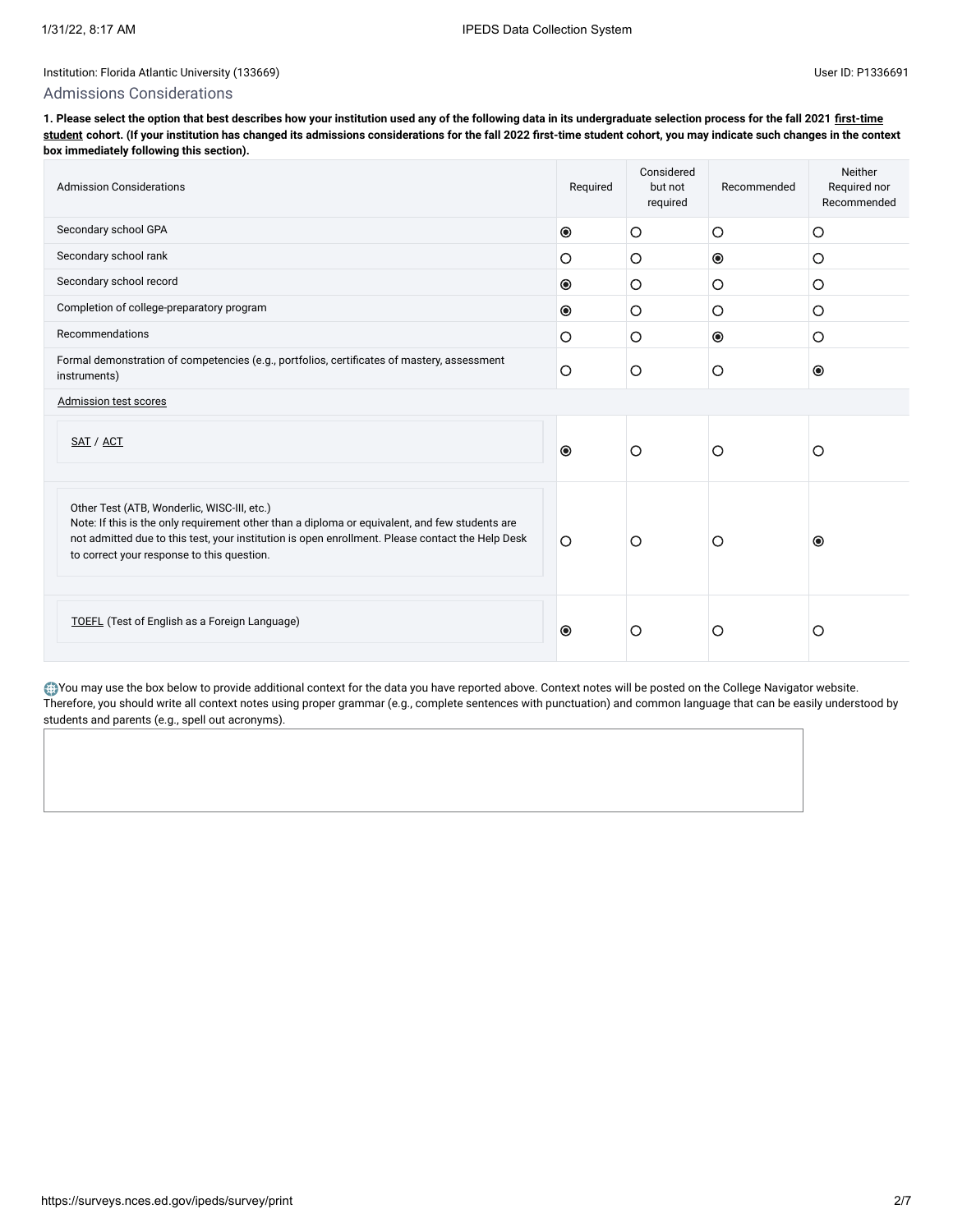#### Selection Process - A/A/E

**2. Provide the number of [first-time](javascript:openglossary(241)), [degree/certificate-seeking](javascript:openglossary(171)) undergraduate students who applied, who were admitted, and who enrolled (either full- or part-time) at your institution for Fall 2021. Include [early decision,](javascript:openglossary(705)) [early action](javascript:openglossary(703)), and students who began studies during the summer prior to Fall 2021.**

Remember that this question applies only to first-time, degree/certificate-seeking undergraduates. Do not include any other students in these totals. Report admitted students who enrolled in the summer ONLY IF they remained enrolled into the fall.

Only include levels that you indicated were offered in the IC Header. If you made an error in the IC Header, please remember to fix the error next year.

|                                                        | Men   | Women  | Total  |
|--------------------------------------------------------|-------|--------|--------|
| Number of applicants                                   | 9,552 | 15,596 | 25,148 |
| Number of admissions                                   | 7,185 | 12,432 | 19,617 |
| Number (of admitted) that enrolled full-time           | 981   | 1,527  | 2,508  |
| Number (of admitted) that enrolled part-time           | 718   | 699    | 1,417  |
| Total enrolled full-time and part-time                 | 1,699 | 2,226  | 3,925  |
| Percent of admissions enrolled full-time and part-time | 24    | 18     | 20     |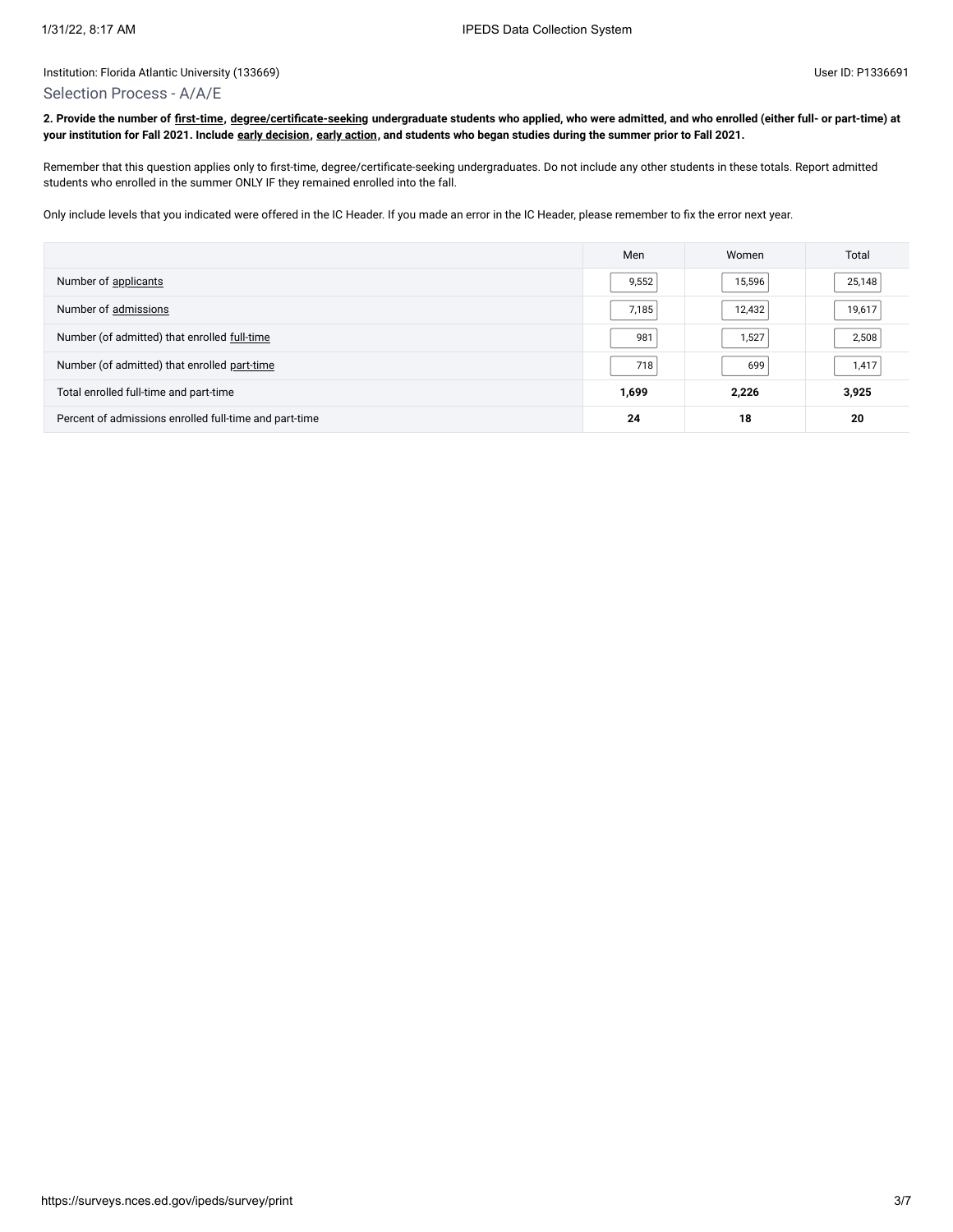Selection Process - Test Scores

### **3. Provide data for Fall 2021. Include new students admitted the summer prior to Fall 2021.**

| Number of enrolled students that submitted SAT scores  | 3.014 |
|--------------------------------------------------------|-------|
| Percent of enrolled students that submitted SAT scores | 77    |
| Number of enrolled students that submitted ACT scores  | 905   |
| Percent of enrolled students that submitted ACT scores | 23    |

|                                        | 25th Percentile | 75th Percentile |
|----------------------------------------|-----------------|-----------------|
| SAT Evidence-Based Reading and Writing | 520             | 610             |
| SAT Math                               | 500             | 590             |
|                                        |                 |                 |
| <b>ACT Composite</b>                   | 20              | 26              |
| <b>ACT English</b>                     | 20              | 25              |
| <b>ACT Math</b>                        | 17              | 25              |

You may use the box below to provide additional context for the data you have reported above. Context notes will be posted on the College Navigator website. Therefore, you should write all context notes using proper grammar (e.g., complete sentences with punctuation) and common language that can be easily understood by students and parents (e.g., spell out acronyms).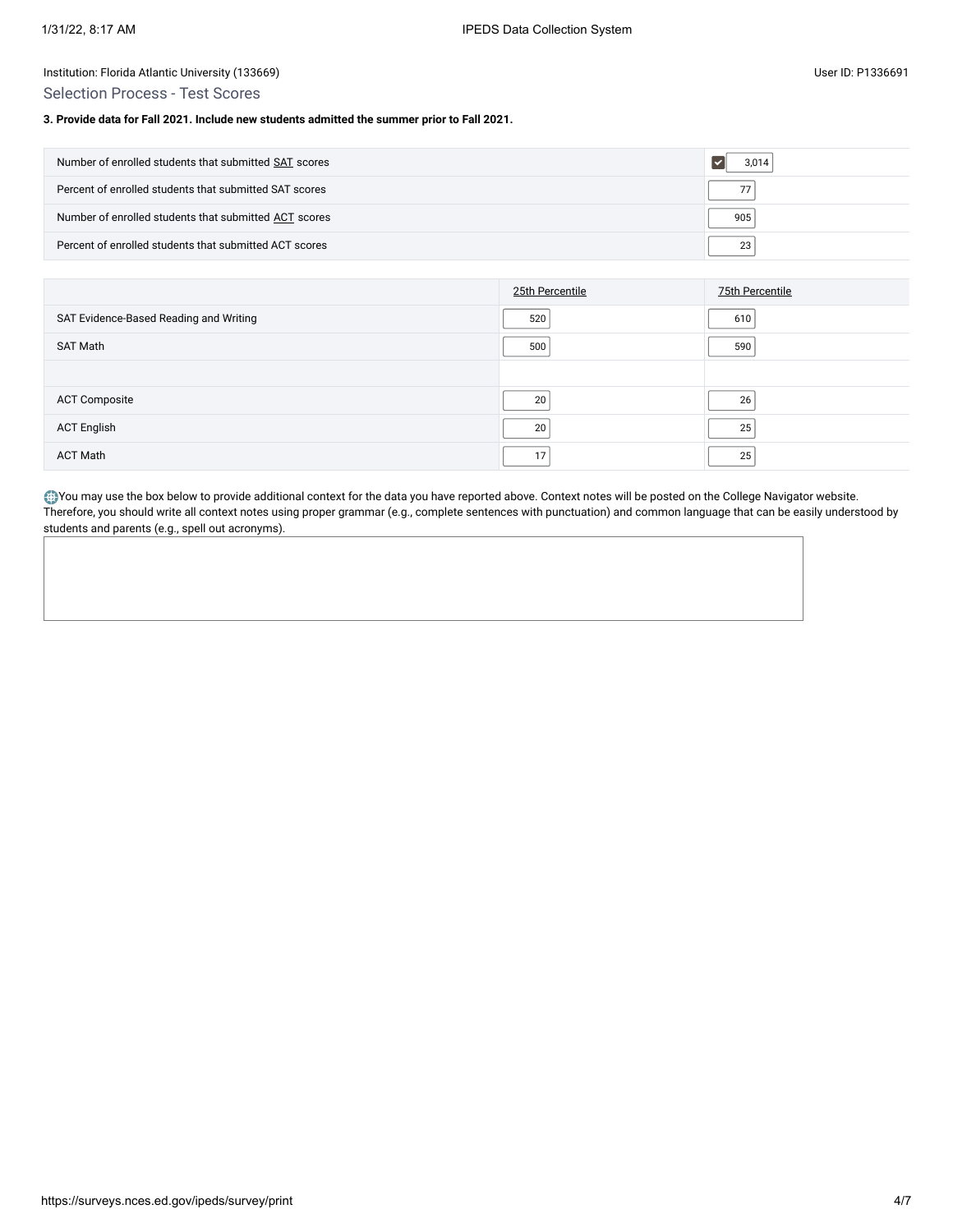## Prepared by

## **Prepared by**

Reporting Reminders:

- The name of the preparer is being collected so that we can follow up with the appropriate person in the event that there are questions concerning the data.
- The Keyholder will be copied on all email correspondence to other preparers.
- The time it took to prepare this component is being collected so that we can continue to improve our estimate of the reporting burden associated with IPEDS.
- Please include in your estimate the time it took for you to review instructions, query and search data sources, complete and review the component, and submit the data through the Data Collection System.
- Thank you for your assistance.

| This survey component was prepared by: |                          |   |                          |           |                   |  |
|----------------------------------------|--------------------------|---|--------------------------|-----------|-------------------|--|
|                                        | Keyholder                |   | <b>SFA Contact</b>       |           | <b>HR Contact</b> |  |
|                                        | <b>Finance Contact</b>   | Ć | Academic Library Contact | $\bullet$ | Other             |  |
| Name: Benjamin Silva                   |                          |   |                          |           |                   |  |
|                                        | Email:<br>silvab@fau.edu |   |                          |           |                   |  |

How many staff from your institution only were involved in the data collection and reporting process of this survey component? 1.00 Number of Staff (including yourself)

How many hours did you and others from your institution only spend on each of the steps below when responding to this survey component? Exclude the hours spent collecting data for state and other reporting purposes.

| Staff member  | <b>Collecting Data Needed</b> | Revising Data to Match<br><b>IPEDS Requirements</b> | <b>Entering Data</b> | Revising and Locking Data |
|---------------|-------------------------------|-----------------------------------------------------|----------------------|---------------------------|
| Your office   | hours                         | 8.00<br>hours                                       | hours<br>.00         | hours<br>ا ١.٥٥           |
| Other offices | hours                         | hours                                               | hours                | hours                     |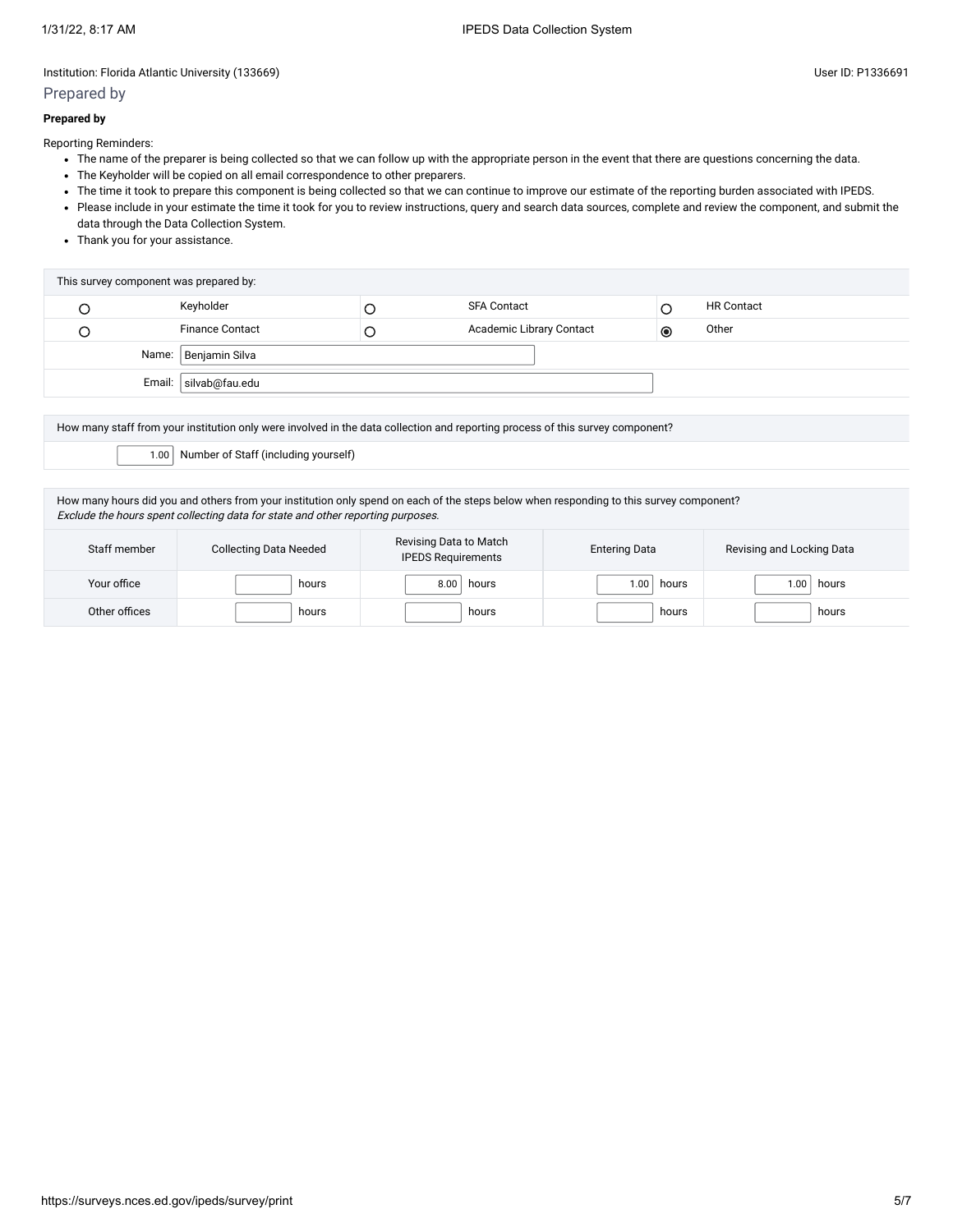# Summary

# **Admissions Component Summary**

IPEDS collects important information regarding your institution. All data reported in IPEDS survey components become available in the IPEDS Data Center and appear as aggregated data in various Department of Education reports. Additionally, some of the reported data appears specifically for your institution through the College Navigator website and is included in your institution's Data Feedback Report (DFR). The purpose of this summary is to provide you an opportunity to view some of the data that, when accepted through the IPEDS quality control process, will appear on the College Navigator website and/or your DFR. College Navigator is updated approximately three months after the data collection period closes and Data Feedback Reports will be available through the Data [Center](https://nces.ed.gov/ipeds/use-the-data) and sent to your institution's CEO in November 2021.

Please review your data for accuracy. If you have questions about the data displayed below after reviewing the data reported on the survey screens, please contact the IPEDS Help Desk at: 1-877-225-2568 or [ipedshelp@rti.org.](mailto:ipedshelp@rti.org)

|                                  | <b>ADMISSIONS INFORMATION</b> |                                                                                    |                                                                                            |                                          |        |  |  |
|----------------------------------|-------------------------------|------------------------------------------------------------------------------------|--------------------------------------------------------------------------------------------|------------------------------------------|--------|--|--|
|                                  | Undergraduate Admissions      | Total                                                                              | Male                                                                                       |                                          | Female |  |  |
|                                  | Number of applicants          | 25,148                                                                             | 9,552                                                                                      |                                          | 15,596 |  |  |
|                                  | Percent admitted              | 78%                                                                                |                                                                                            | 75%                                      |        |  |  |
|                                  | Percent admitted who enrolled | 20%                                                                                |                                                                                            | 24%                                      |        |  |  |
| <b>Admissions Considerations</b> |                               | Required                                                                           | Recommended                                                                                |                                          |        |  |  |
|                                  |                               | Secondary school GPA<br>Secondary school record<br>Admission test scores (SAT/ACT) | Completion of college-preparatory program<br>TOEFL (Test of English as a Foreign language) | Secondary school rank<br>Recommendations |        |  |  |

| <b>Test Scores</b>                     | # Submitting Scores         | % Submitting Scores         |
|----------------------------------------|-----------------------------|-----------------------------|
| <b>SAT</b>                             | 3,014                       | 77%                         |
| ACT                                    | 905                         | 23%                         |
|                                        | 25 <sup>th</sup> Percentile | 75 <sup>th</sup> Percentile |
| SAT Evidence-Based Reading and Writing | 520                         | 610                         |
| <b>SAT Math</b>                        | 500                         | 590                         |
|                                        |                             |                             |
| <b>ACT Composite</b>                   | 20                          | 26                          |
| <b>ACT English</b>                     | 20                          | 25                          |
| <b>ACT Math</b>                        | 17                          | 25                          |
|                                        |                             |                             |